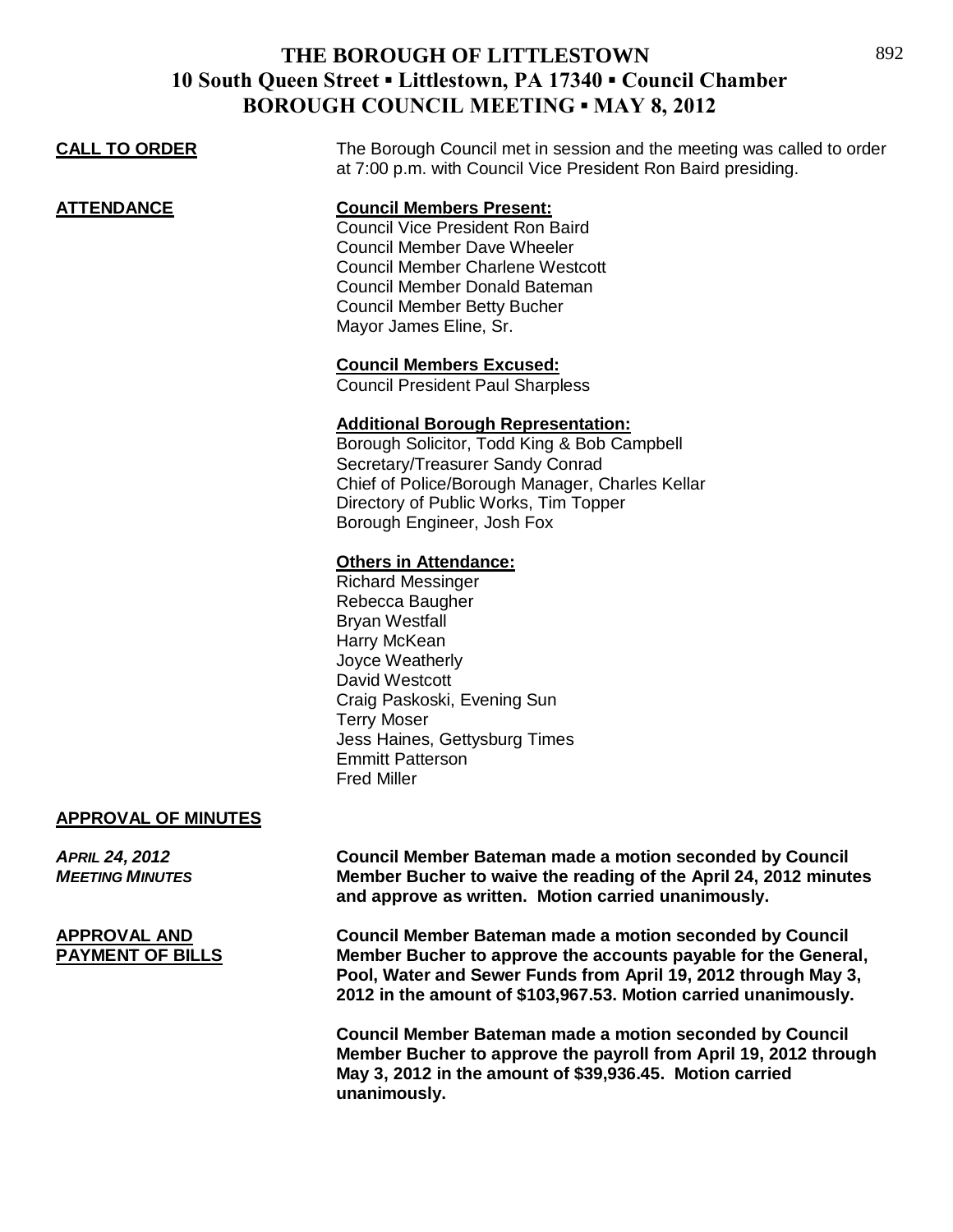### **NEW BUSINESS**

| <b>CDBG PUBLIC NOTICE - BUDGET</b> | <b>Council Member Bateman made a motion seconded by Council</b><br>Member Bucher to approve and post the 2012 Community<br>Development Block Grant Public Notice regarding the allocation of<br>the grant funds. Motion carried unanimously.                                                                                                                                                                                                                                                                                                                                                                                                                                                                                                                                                                                                                                                                           |
|------------------------------------|------------------------------------------------------------------------------------------------------------------------------------------------------------------------------------------------------------------------------------------------------------------------------------------------------------------------------------------------------------------------------------------------------------------------------------------------------------------------------------------------------------------------------------------------------------------------------------------------------------------------------------------------------------------------------------------------------------------------------------------------------------------------------------------------------------------------------------------------------------------------------------------------------------------------|
| <b>CDBG TOOLS FOR COMPLIANCE</b>   | <b>Council Member Bateman made a motion seconded by Council</b><br>Member Bucher to send Borough Manager, Charles Kellar and<br>Borough Secretary, Sandy Conrad to the CDBG Tools for Compliance<br>in September with an amount not to exceed \$1,000.00 which includes<br>hotel and conference costs. Motion carried unanimously.                                                                                                                                                                                                                                                                                                                                                                                                                                                                                                                                                                                     |
| <b>UPDATE ON ANNUAL CONFERENCE</b> | Council Member Wheeler attended the annual conference attended by<br>Council Member Wheeler. Mr. Wheeler will have a report for the next<br>Council Meeting which will explain what was discussed at the conference.                                                                                                                                                                                                                                                                                                                                                                                                                                                                                                                                                                                                                                                                                                   |
| <b>REPORTS</b>                     |                                                                                                                                                                                                                                                                                                                                                                                                                                                                                                                                                                                                                                                                                                                                                                                                                                                                                                                        |
| <b>Mayor</b>                       | Mayor, James Eline, Sr. informed Council that he had nothing to report.                                                                                                                                                                                                                                                                                                                                                                                                                                                                                                                                                                                                                                                                                                                                                                                                                                                |
| <b>Chief of Police/Manager</b>     | Chief of Police, Charles Kellar informed Council of the following:<br>An email that was sent to thank the police department for their<br>participation in the 2011 Click It or Ticket Seat Belt Enforcement<br>Mobilization.<br>The computer in one of the police cars is having issues, which is a<br>$\bullet$<br>quick fix. The computer is unable to connect to the internet when it<br>is away from the station.<br>The Civil Service process is moving along. Both applicants have<br>$\bullet$<br>taken their exams. All the exams have come back except for the<br>medical. If that is received before the next Council meeting then<br>the applicants will be asked to come before Council to be formally<br>hired.<br>The Meadowview pump needs more work than what was originally<br>$\bullet$<br>stated. There is a quote to either rebuild the pump motor or to<br>replace the pump motor with a new one. |
|                                    | <b>Council Member Westcott made a motion seconded by</b><br>Council Member Wheeler to direct the Borough Manager,<br>Charles Kellar to proceed with the replacement of a new motor<br>for the Meadowview Lift Station. Council Vice President Baird<br>stated that this was a non-agenda item and asked for public<br>comments. Motion Carried unanimously.                                                                                                                                                                                                                                                                                                                                                                                                                                                                                                                                                            |
|                                    | Council was informed that the approach they are taking on not<br>$\bullet$<br>advertising committee meetings is not in the best interest of<br>Council because there are a lot of ramifications that can occur from<br>not complying with the sunshine law. Charles Kellar stated to<br>Council that as Chief of Police he cannot sit by and allow the law to                                                                                                                                                                                                                                                                                                                                                                                                                                                                                                                                                          |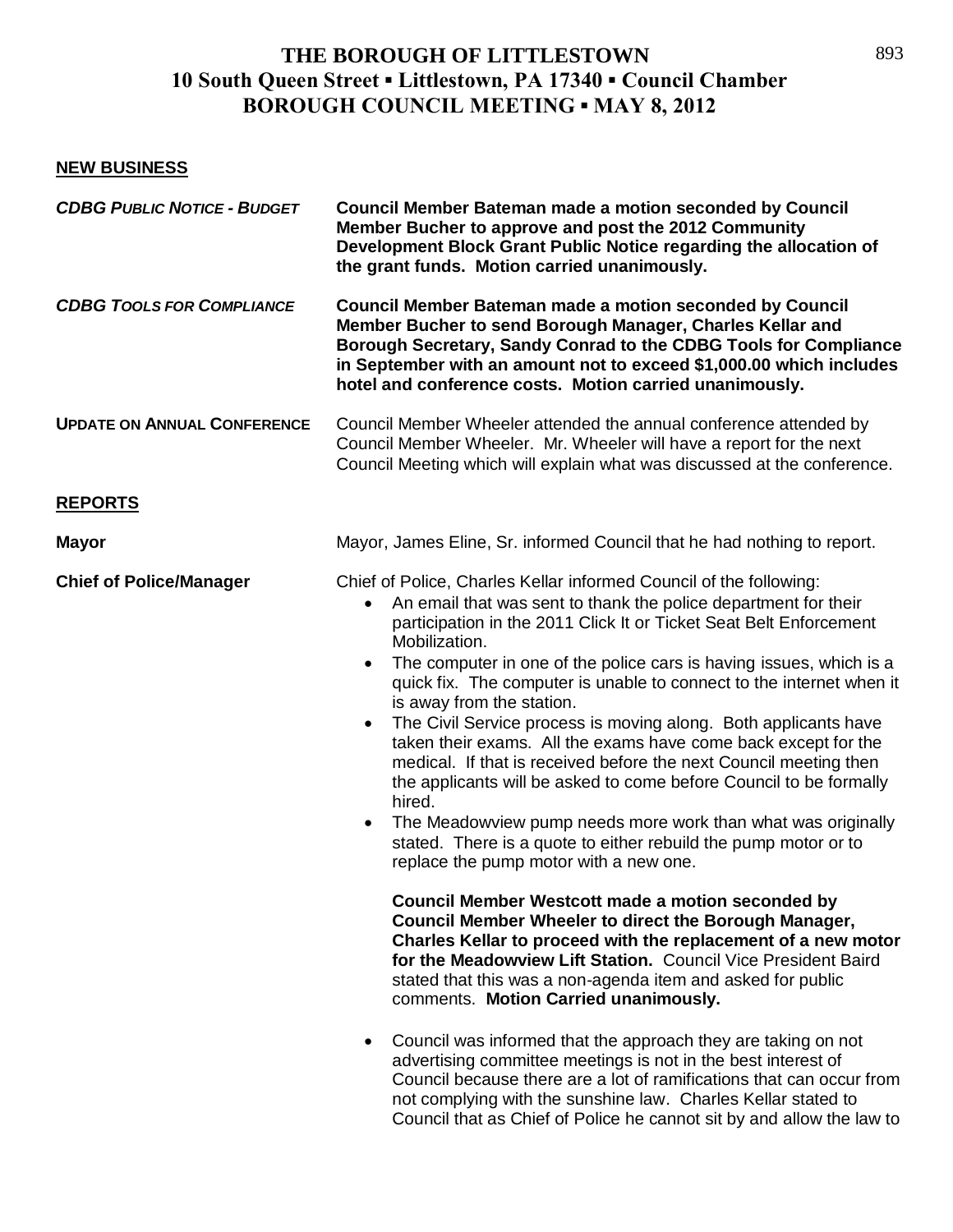|                                                             | be broken. He strongly recommended to Council to reconsider<br>their vote from the last meeting.                                                                                                                                                                                                                                                                                                                                                                                                                                                                                                                                                                                          |
|-------------------------------------------------------------|-------------------------------------------------------------------------------------------------------------------------------------------------------------------------------------------------------------------------------------------------------------------------------------------------------------------------------------------------------------------------------------------------------------------------------------------------------------------------------------------------------------------------------------------------------------------------------------------------------------------------------------------------------------------------------------------|
|                                                             | <b>Council Member Bucher made a motion seconded by Council</b><br>Member Bateman to comply with the Sunshine Law and<br>advertise all Committee Meetings. Council Vice President Baird<br>stated that this was a non-agenda item and asked for public<br>comments. Motion carried unanimously.                                                                                                                                                                                                                                                                                                                                                                                            |
| <b>Director of Public Works</b>                             | Director of Public Works, Tim Topper informed Council that his report was<br>turned in earlier to Council and asked if there were any questions.                                                                                                                                                                                                                                                                                                                                                                                                                                                                                                                                          |
| <b>Code Enforcement Office</b>                              | Code Enforcement Officer, Bryan Westfall informed Council that there are<br>a lot of grass violations which he is working on getting resolved.                                                                                                                                                                                                                                                                                                                                                                                                                                                                                                                                            |
| <b>Borough Solicitor</b>                                    | Solicitor Todd King informed Council that he had some items for executive<br>session.                                                                                                                                                                                                                                                                                                                                                                                                                                                                                                                                                                                                     |
| <b>Borough Engineer</b>                                     | Borough Engineer, Josh Fox informed Council of the following:<br><b>Contract 11-1 - Water System Improvements</b><br>The final inspection was held on May 3, 2012 and all outstanding<br>items have been completed with the exception of the O&M<br>Manuals and Record Drawings.<br>Contract 11-4 - Lumber Street Utility & Roadway Improvements<br>Work continues on site that generally includes installation of<br>sanitary sewer laterals and installation of water mains.<br><b>Wastewater Treatment Plant Upgrade</b><br>Final design is in the process of being completed and two (2)<br>copies of the final design documents will be delivered to the<br>Borough on May 15, 2012. |
| <b>Borough Consultant</b>                                   | Borough Consultant, Jim Schumacher was not in attendance this evening<br>but an email was received by him indicating that he had nothing to report.                                                                                                                                                                                                                                                                                                                                                                                                                                                                                                                                       |
| <b>REPORTS OF BOARD</b><br><b>COMMITTEES AND COMMISIONS</b> |                                                                                                                                                                                                                                                                                                                                                                                                                                                                                                                                                                                                                                                                                           |
| <b>PLANNING COMMISSION</b>                                  |                                                                                                                                                                                                                                                                                                                                                                                                                                                                                                                                                                                                                                                                                           |
| <b>NPDES PERMIT RENEWAL</b>                                 | <b>Council Member Bateman made a motion seconded by Council</b><br>Member Bucher to approve the recommendation from the Planning<br><b>Commission to renew the NPDES permit for Hanover Land Services</b><br>conditioned on compliance with Adams County Conservation District<br>recommendations. Motion carried unanimously.                                                                                                                                                                                                                                                                                                                                                            |
| <b>HRG WASTEWATER TREATMENT</b><br><b>PLANT</b>             | <b>Council Member Bateman made a motion seconded by Council</b><br>Member Bucher to approve the recommendation from the Planning<br>Commission to approve the subdivision plan to consolidate 2 lots in<br>to one for the proposed wastewater treatment plant conditioned upon<br>completion of the work by the Borough Solicitor. Council Vice                                                                                                                                                                                                                                                                                                                                           |